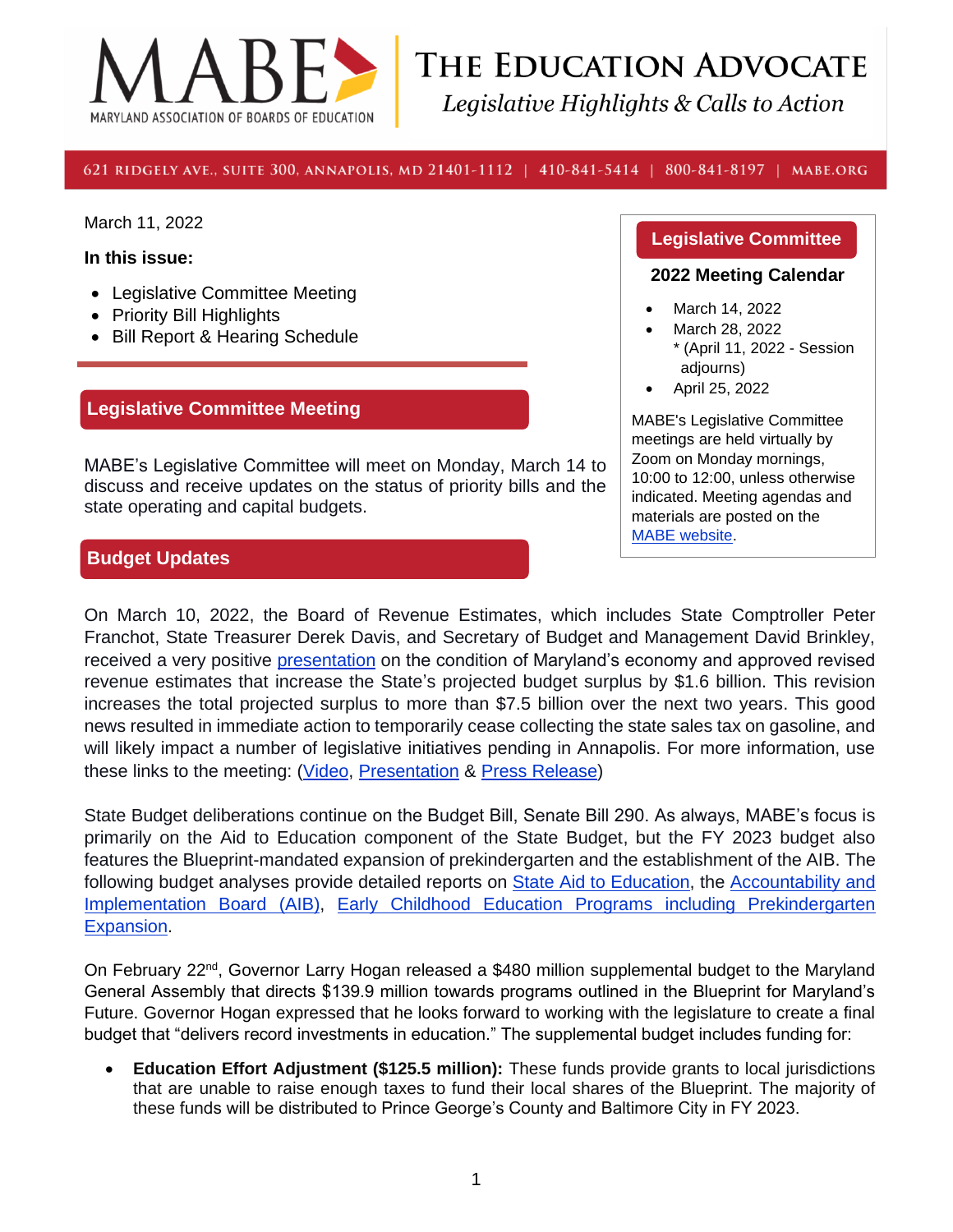- **Office of the State Superintendent (\$8.4 million):** These funds will provide leadership training, a state model curriculum and instructional materials, and a College and Career Readiness equating study as part of the Blueprint implementation strategy.
- **Teacher Development (\$2.9 million):** These funds will provide training for teachers and National Board Certification support as part of the Blueprint for Maryland's future.
- **Blueprint for Maryland's Future Grant Program (\$2 million):** These funds will provide funding for behavioral health training for teachers, as well as expert review teams that will analyze schools and provide accountability for the implementation of the Blueprint in local systems.

MABE continues to advocate for additional state investments through supplemental budget funding to support full funding of compensatory education in the 2022-2023 school year. This funding is critically needed to support programs and services for our most economically disadvantaged students.

# **Priority Bill Highlights**

MABE has presented written and oral testimony on the following bills and continues to monitor their status and progress through the legislative process.

#### **[Senate Bill 362](https://mgaleg.maryland.gov/mgawebsite/Legislation/Details/sb0362) - Primary and Secondary Education - Virtual Schools - Revisions**

This bill changes the requirements for a local board of education or the Maryland State Department of Education (MSDE) to establish a virtual school and sets requirements for students, teachers, and services at a virtual school. A local school system is limited to establishing one virtual school; however, MSDE may authorize a local school system to establish a second virtual school on a showing of just cause. A virtual school may not include classes for prekindergarten or kindergarten students. MSDE or a local board of education may contract only with a nonprofit organization to provide services for a virtual school. A teacher preparation program must include instruction on training in the skills and techniques for teaching effectively in a virtual learning environment. By December 31, 2022, the State Superintendent of Schools must report the appropriate balance of synchronous and asynchronous learning. The bill takes effect July 1, 2022. [\(Fiscal Note\)](https://mgaleg.maryland.gov/2022RS/fnotes/bil_0002/sb0362.pdf)

- MABE supports Senate Bill 362 with amendments to address several definitions and standards intended to ensure the delivery of high- quality virtual learning experiences for students enrolled in virtual schools established by local boards of education or the Maryland State Department of Education (MSDE). Specifically, MABE requested amendments to:
	- $\circ$  Remove the standard of "just cause" for MSDE approval of a local virtual school.
	- o Remove the prohibition on contracting with a for profit entity to provide any services for a virtual school.
	- o Remove any prescriptive eligibility standards for families interested in enrolling their child in a virtual school.
	- $\circ$  Remove specific numeric thresholds for enrollment (10% of students in any one school) and in the definition of a charter school (at least 60% of the curricular components must be online).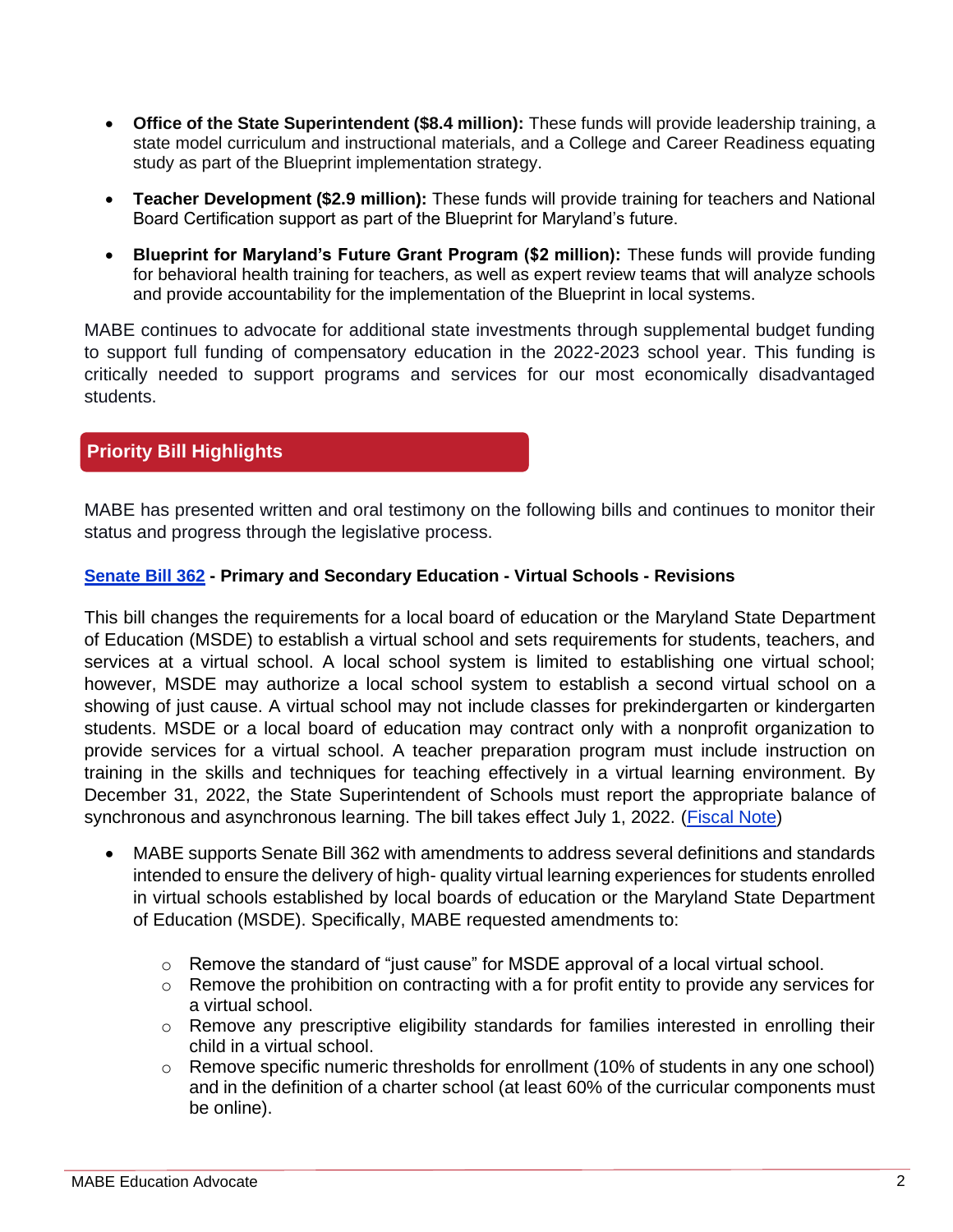- $\circ$  Add a "hold-harmless" provision clearly preserving the local board authority and continuing operations of any virtual school or virtual programs which may be interpreted to be governed by provisions of this bill. [\(MABE Testimony\)](https://www.mabe.org/wp-content/uploads/2022/02/SB-362.Virtual-Schools-Revisions.pdf)
- The Senate Education Committee has approved the bill with several amendments consistent with MABE's requests, including an amendment to hold harmless the continued operation of the blended virtual education program being offered on the Eastern Shore.

## **[Senate Bill 617](https://mgaleg.maryland.gov/mgawebsite/Legislation/Details/sb0617)[/House Bill 547](https://mgaleg.maryland.gov/mgawebsite/Legislation/Details/HB0547?ys=2022RS) - Local School Systems - Equivalent Access Standards - Digital Tools (Nonvisual Access Accountability Act for K-12 Education)**

This bill requires each local school system to provide a student with disabilities access to digital tools that (1) are fully and equally accessible to and independently usable by the student and (2) enable the student to acquire the same information, participate in the same interactions, and access the same services as a student without disabilities, with substantially equivalent ease of use. Each digital tool developed or purchased by a local board must include specifications for access for students with disabilities in accordance with technical standards issued under specified federal law or any other widely accepted or freely available technical standard. Each local school system must establish an evaluation process for digital tools being considered for development or purchase for conformity with the above requirements. The bill establishes certain procurement procedures regarding digital tools and civil penalties for vendors that fail to meet specified accessibility standards, after certain notification. The bill takes effect July 1, 2022. The new procurement standards take effect October 1, 2024. [\(Fiscal Note\)](https://mgaleg.maryland.gov/2022RS/fnotes/bil_0007/hb0547.pdf)

• MABE supports this legislation to ensure accessibility for disabled students, including visionimpaired students, to critically important digital tools and resources integral to their success whether in an in-person or virtual classroom. MABE is requesting several amendments to address serious concerns that the well-meaning intent of this bill not create confusion or unworkable procurement standards for school systems buying technology ranging from systemwide information technology platforms to individual instructional materials. The Senate has adopted several of MABE's requested amendments, and advocacy efforts continue to ensure that the new accessibility standards are reasonably achievable. [\(MABE Testimony\)](https://www.mabe.org/wp-content/uploads/2022/02/SB-617.Nonvisual-Access-Accountability-Act-2022.pdf)

## **[House Bill 136](https://mgaleg.maryland.gov/mgawebsite/Legislation/Details/hb0136)[/Senate Bill 299](https://mgaleg.maryland.gov/mgawebsite/Legislation/Details/SB0299?ys=2022RS) - Education - Public and Nonpublic Schools - Seizure Action Plans (Brynleigh's Act)**

This legislation requires, beginning in the 2023-2024 school year, local boards of education to take specified steps regarding the health care needs of students with a seizure disorder, including requiring each public school to have at least two school personnel trained in seizure disorders, as specified. Each public school must provide specified staff training every two years. The parent or guardian of a student diagnosed with a seizure disorder must collaborate with school personnel to create a seizure action plan and provide medication and authorization, as specified. A nonpublic school may require trained personnel. [\(Fiscal Note\)](https://mgaleg.maryland.gov/2022RS/fnotes/bil_0006/hb0136.pdf)

• MABE supports these bills with amendments to make the mandatary designation non-medical school staff as emergency medical responders discretionary based on the school nurse's decision and school system policy. [\(MABE Testimony\)](https://www.mabe.org/wp-content/uploads/2022/02/SB-299.Seizure-Action-Plans-with-Amendments.pdf)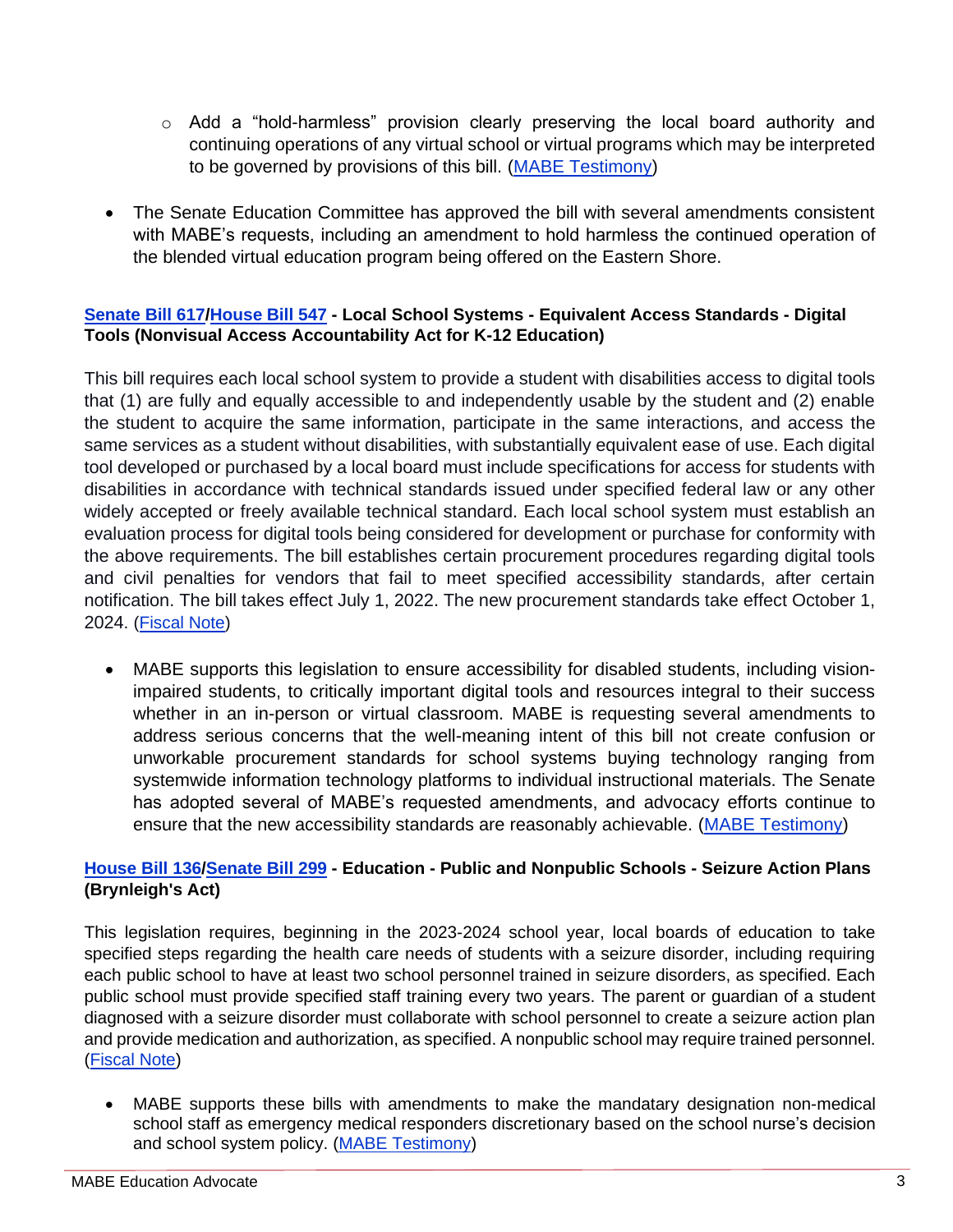• Both bills have been approved with amendments reflecting MABE's concerns and which clarify that the mandated designation of staff and mandated training does not specify the administration of medication by non-healthcare staff.

#### **[SB 705](https://mgaleg.maryland.gov/mgawebsite/Legislation/Details/sb0705)[/HB 1255](https://mgaleg.maryland.gov/mgawebsite/Legislation/Details/HB1255?ys=2022RS) - Education - Physical Restraint and Seclusion - Limitations, Reporting, and Training**

This bill prohibits public schools, and nonpublic schools with specified exceptions, from using seclusion as a behavioral health intervention for a student. The bill also prohibits, with exceptions, a public agency or nonpublic school from using physical restraint on a student as a behavioral health intervention. Before using seclusion as a behavioral health intervention for a student in a nonpublic school, a health care practitioner must possess specified credentials, have received relevant training, and be clinically familiar with the student. If a student in a public school, or placed in a nonpublic school by the local school system, is physically restrained 10 or more times in a school year, the school must notify the local school system and the Maryland State Department of Education (MSDE) at the earliest opportunity. If a student enrolled in a public agency that is not a public school is physically restrained 10 or more times in a school year, the public agency must notify MSDE at the earliest opportunity. The bill takes effect July 1, 2022. [\(Fiscal Note\)](https://mgaleg.maryland.gov/2022RS/fnotes/bil_0005/sb0705.pdf)

- MABE supports these bills with amendments to address the primary concerns that if enacted this legislation would prohibit services currently included in student Individualized Education Programs (IEPs) and Behavioral Intervention Plans (BIPs).
- The final [Report of the Task Force on Restraint and Seclusion](https://marylandpublicschools.org/programs/Documents/TFRS/TFRSFreport.pdf) (MSDE, Sept. 19, 2017) recommended comprehensive reforms to state regulations which were adopted under COMAR 13A.08.04. MABE endorses the thorough approach taken by the task force in crafting the current state regulations, including clearly defined terms, student-oriented safety measures, parental consent, and professional development. [\(MABE Testimony\)](https://www.mabe.org/wp-content/uploads/2022/03/SB-705.restraint-and-seclusion-requirements-.pdf)
- Superintendent Choudhury testified in support of the bill with amendments which would clarify and even strengthen certain enforcement provisions. [\(MSDE Testimony\)](https://www.mabe.org/wp-content/uploads/2022/03/SB-705.MSDE-Letter-SWA.pdf)

## **[HB 1450](https://mgaleg.maryland.gov/mgawebsite/Legislation/Details/HB1450) - Blueprint for Maryland's Future - Implementation Plans and Fund - Alterations**

The bill alters the dates by which (1) the Accountability and Implementation Board (AIB) must adopt a Comprehensive Implementation Plan (CIP) for the Blueprint for Maryland's Future (Blueprint); (2) the Maryland State Department of Education (MSDE) must develop criteria for approval or disapproval of related local implementation plans; and (3) State and local government units must submit those implementation plans. This bill also alters the distribution of certain sales and use tax revenues to the Blueprint for Maryland's Future Fund (BMFF). The bill takes effect June 1, 2022. [\(Fiscal Note\)](https://mgaleg.maryland.gov/2022RS/fnotes/bil_0000/hb1450.pdf)

- MABE supports this bill in order to extend dates for the development, adoption, and submission of plans to implement the Blueprint for Maryland's Future; alter the date by which the state criteria to evaluate local implementation plans must be developed; and modify the distribution of revenues to the Blueprint for Maryland's Future Fund. [MSDE testimony](https://www.mabe.org/wp-content/uploads/2022/03/HB-1450.MSDE-Letter-SWA.pdf) and input from several school systems are requesting additional amendments to address significant college and career readiness program implementation issues.
- Specifically, this bill:
	- o Extends the State Implementation Plan deadline from Feb. 15, 2022 to Dec. 1, 2022;
	- o Extends the MSDE deadline for plan criteria from April 1, 2022 to Sept. 1, 2022;